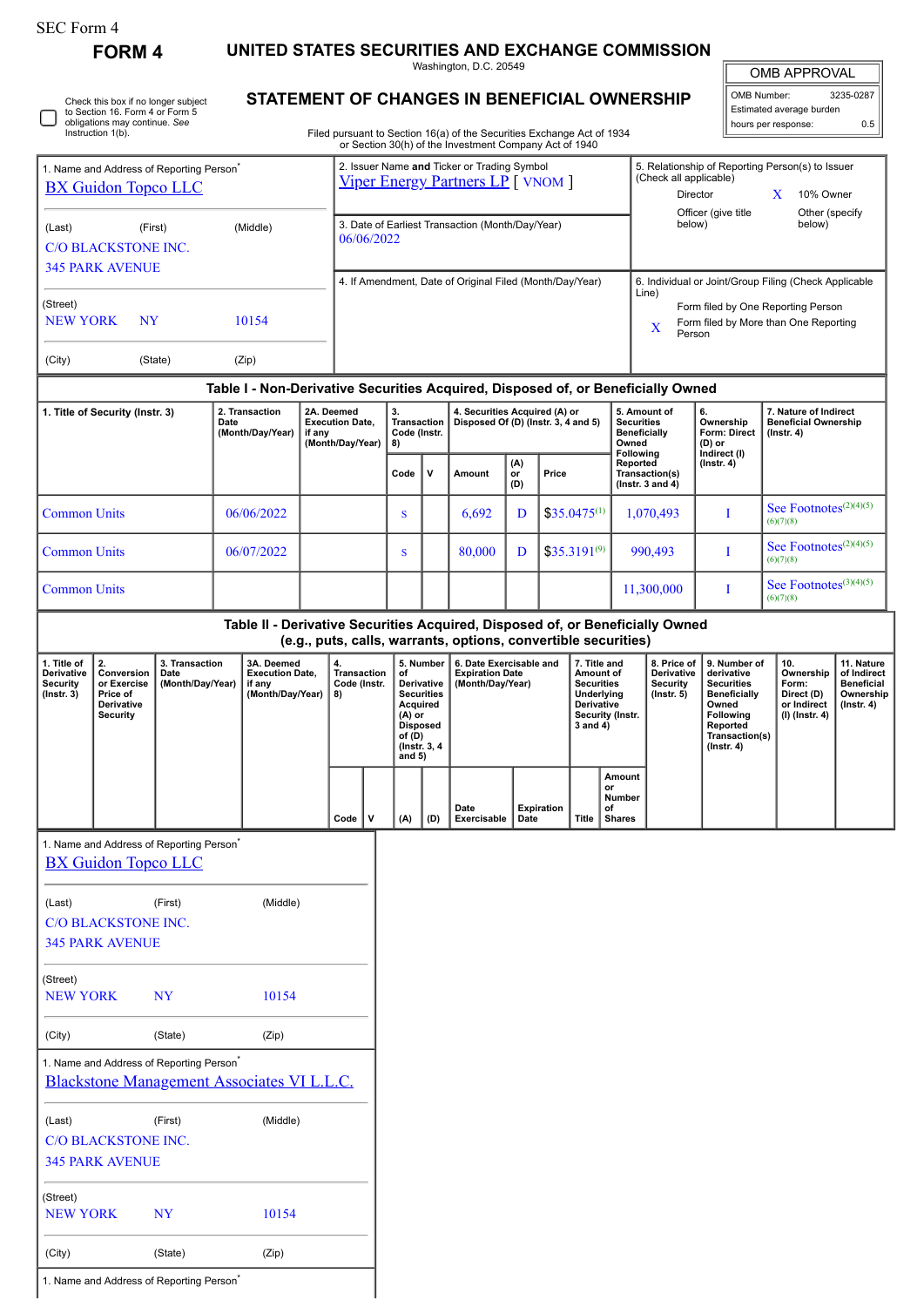| <b>Blackstone Energy Management Associates II</b><br>L.L.C. |                                                      |          |  |  |  |  |
|-------------------------------------------------------------|------------------------------------------------------|----------|--|--|--|--|
| (Last)                                                      | (First)                                              | (Middle) |  |  |  |  |
| <b>C/O BLACKSTONE INC.</b>                                  |                                                      |          |  |  |  |  |
| <b>345 PARK AVENUE</b>                                      |                                                      |          |  |  |  |  |
| (Street)                                                    |                                                      |          |  |  |  |  |
| <b>NEW YORK</b>                                             | NY                                                   | 10154    |  |  |  |  |
| (City)                                                      | (State)                                              | (Zip)    |  |  |  |  |
| <b>BMA VI L.L.C.</b>                                        | 1. Name and Address of Reporting Person <sup>®</sup> |          |  |  |  |  |
| (Last)                                                      | (First)                                              | (Middle) |  |  |  |  |
| <b>C/O BLACKSTONE INC.</b>                                  |                                                      |          |  |  |  |  |
| <b>345 PARK AVENUE</b>                                      |                                                      |          |  |  |  |  |
| (Street)                                                    |                                                      |          |  |  |  |  |
| <b>NEW YORK</b>                                             | NY                                                   | 10154    |  |  |  |  |
| (City)                                                      | (State)                                              | (Zip)    |  |  |  |  |
| Blackstone EMA II L.L.C.                                    | 1. Name and Address of Reporting Person <sup>®</sup> |          |  |  |  |  |
| (Last)                                                      | (First)                                              | (Middle) |  |  |  |  |
| <b>C/O BLACKSTONE INC.</b>                                  |                                                      |          |  |  |  |  |
| <b>345 PARK AVENUE</b>                                      |                                                      |          |  |  |  |  |
| (Street)                                                    |                                                      |          |  |  |  |  |
| <b>NEW YORK</b>                                             | NY                                                   | 10154    |  |  |  |  |
| (City)                                                      | (State)                                              | (Zip)    |  |  |  |  |

## **Explanation of Responses:**

1. The price reported in Column 4 is a weighted average price. These common units ("Common Units") representing limited partner interests in Viper Energy Partners LP (the "Issuer") were sold in<br>multiple transactions rangin Commission, upon request, full information regarding the number of Common Units sold at each separate price in the range set forth in this footnote.

2. Reflects Common Units held directly by BX Guidon Topco LLC, a Delaware limited liability company ("BX Guidon Topco").

3. Reflects Common Units held directly by BX SWT ML Holdco LLC. BX Guidon Topco is the sole member of BX SWT ML Holdco LLC.

4. The controlling membership interests of BX Guidon Topco are held by Blackstone Management Associates VI L.L.C. and Blackstone Energy Management Associates II L.L.C. BMA VI L.L.C. is the sole member of Blackstone Managem Management L.L.C. is the general partner of Blackstone Holdings III GP L.P.

5. (continued from footnote 4) Blackstone Inc. ("Blackstone") is the sole member of Blackstone Holdings III GP Management L.L.C. The sole holder of the Series II preferred stock of Blackstone is Blackstone Group Management L.L.C. Blackstone Group Management L.L.C. is wholly-owned by Blackstone's senior managing directors and controlled by its founder, Stephen A. Schwarzman.

6. Information with respect to each of the Reporting Persons is given solely by such Reporting Person, and no Reporting Person has responsibility for the accuracy or completeness of information supplied by another Reporting Person.

7. Each of the Reporting Persons (other than to the extent it directly holds securities reported herein) disclaims beneficial ownership of the securities held by the other Reporting Persons, except to the extent of such ap to the extent it directly holds securities reported herein) states that the inclusion of these securities in this report shall not be deemed an admission of beneficial ownership of all of the securities reported herein for purposes of Section 16 of the Exchange Act or for any other purpose.

8. Due to the limitations of the electronic filing system certain Reporting Persons are filing a separate Form 4.

9. The price reported in Column 4 is a weighted average price. These Common Units representing limited partner interests in the Issuer were sold in multiple transactions ranging from \$35.00 to \$35.58, inclusive. The Report number of Common Units sold at each separate price in the range set forth in this footnote.

**Remarks:**

Form 1 of 2

BX GUIDON TOPCO LLC, By: /s/ Erik Belz, Name: Erik Belz, Title: Vice President and **Secretary** 06/08/2022 **BLACKSTONE** MANAGEMENT ASSOCIATES VI L.L.C., By: BMA VI L.L.C., its sole member, By: /s/ Tabea Hsi, Name: Tabea Hsi, Title: Authorized Signatory 06/08/2022 BLACKSTONE ENERGY MANAGEMENT ASSOCIATES II L.L.C., By: Blackstone EMA II L.L.C., its sole member, By: /s/ Tabea 06/08/2022